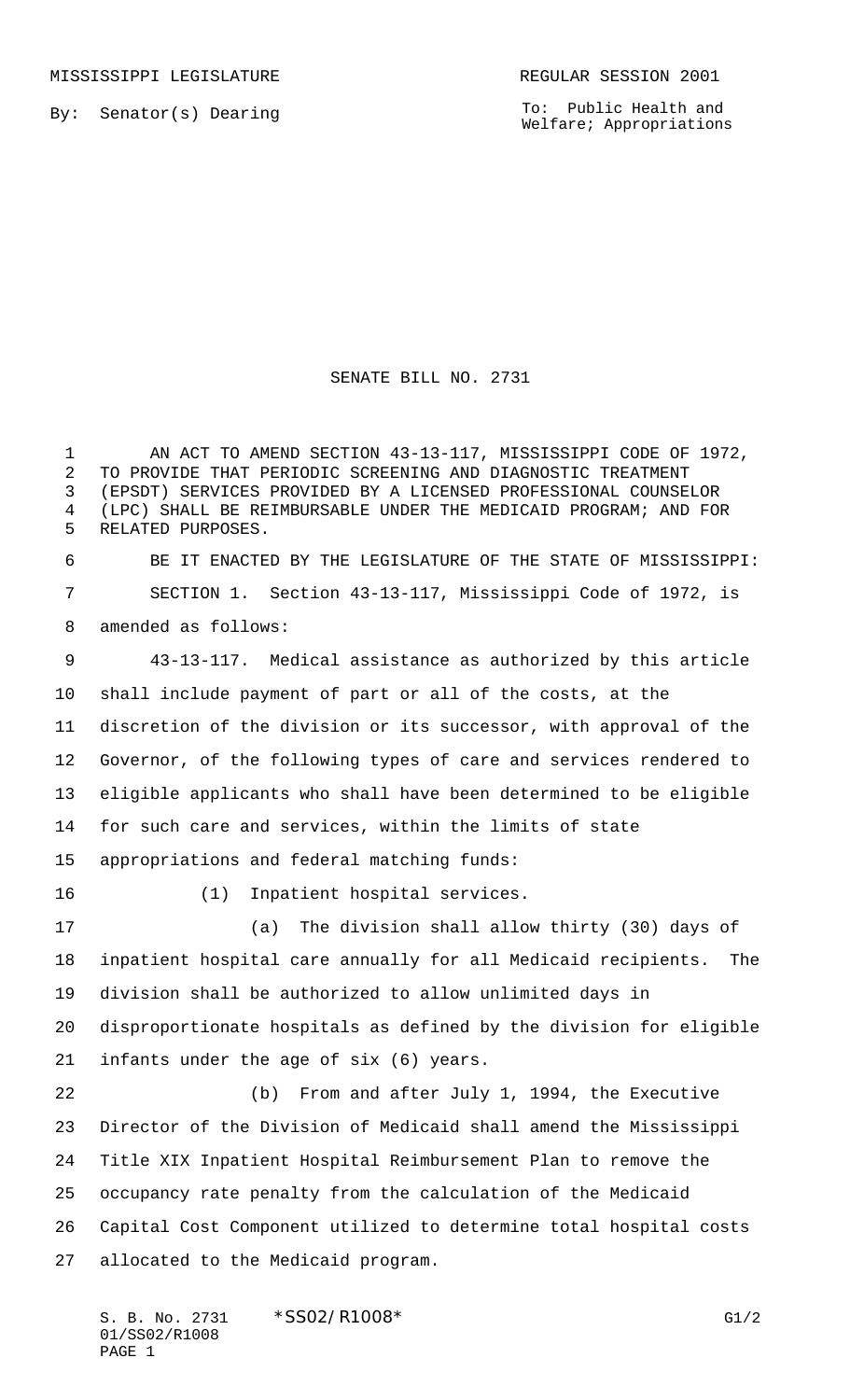(c) Hospitals will receive an additional payment for the implantable programmable pump implanted in an inpatient basis. The payment pursuant to written invoice will be in addition to the facility's per diem reimbursement and will represent a reduction of costs on the facility's annual cost report, and shall not exceed Ten Thousand Dollars (\$10,000.00) per year per recipient. This paragraph (c) shall stand repealed on July 1, 2001.

 (2) Outpatient hospital services. Provided that where the same services are reimbursed as clinic services, the division may revise the rate or methodology of outpatient reimbursement to maintain consistency, efficiency, economy and quality of care. The division shall develop a Medicaid-specific cost-to-charge ratio calculation from data provided by hospitals to determine an allowable rate payment for outpatient hospital services, and shall submit a report thereon to the Medical Advisory Committee on or before December 1, 1999. The committee shall make a recommendation on the specific cost-to-charge reimbursement method for outpatient hospital services to the 2000 Regular Session of the Legislature.

(3) Laboratory and x-ray services.

(4) Nursing facility services.

S. B. No. 2731 \*SS02/R1008\* 01/SS02/R1008 PAGE 2 (a) The division shall make full payment to nursing facilities for each day, not exceeding fifty-two (52) days per year, that a patient is absent from the facility on home leave. Payment may be made for the following home leave days in addition to the fifty-two-day limitation: Christmas, the day before Christmas, the day after Christmas, Thanksgiving, the day before Thanksgiving and the day after Thanksgiving. However, before payment may be made for more than eighteen (18) home leave days in a year for a patient, the patient must have written authorization from a physician stating that the patient is physically and mentally able to be away from the facility on home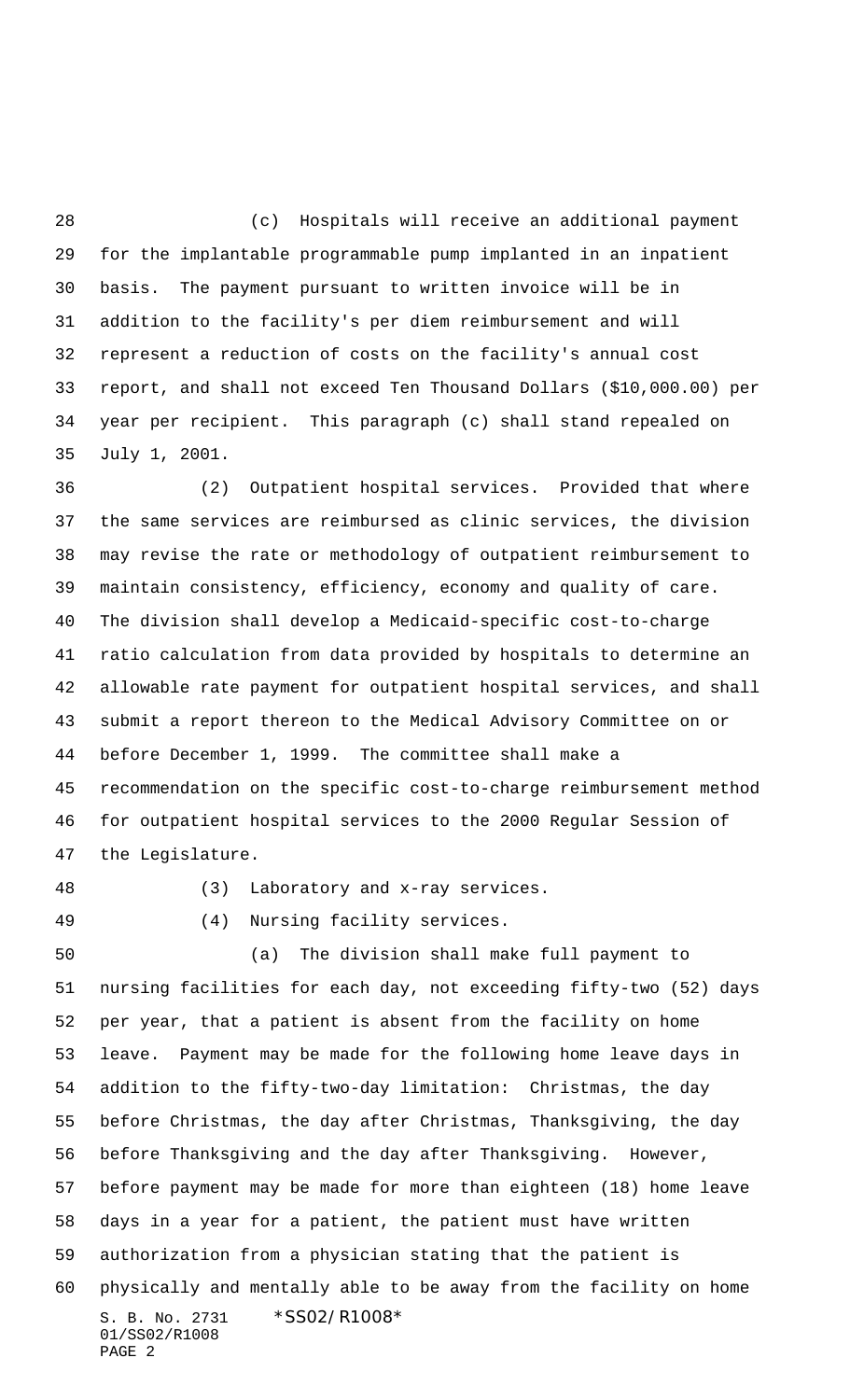leave. Such authorization must be filed with the division before it will be effective and the authorization shall be effective for three (3) months from the date it is received by the division, unless it is revoked earlier by the physician because of a change in the condition of the patient.

 (b) From and after July 1, 1997, the division shall implement the integrated case-mix payment and quality monitoring system, which includes the fair rental system for property costs and in which recapture of depreciation is eliminated. The division may reduce the payment for hospital leave and therapeutic home leave days to the lower of the case-mix category as computed for the resident on leave using the assessment being utilized for payment at that point in time, or a case-mix score of 1.000 for nursing facilities, and shall compute case-mix scores of residents so that only services provided at the nursing facility are considered in calculating a facility's per diem. The division is authorized to limit allowable management fees and home office costs to either three percent (3%), five percent (5%) or seven percent (7%) of other allowable costs, including allowable therapy costs and property costs, based on the types of management services provided, as follows:

 A maximum of up to three percent (3%) shall be allowed where centralized managerial and administrative services are provided by the management company or home office.

 A maximum of up to five percent (5%) shall be allowed where centralized managerial and administrative services and limited professional and consultant services are provided.

88 A maximum of up to seven percent (7%) shall be allowed where a full spectrum of centralized managerial services, administrative services, professional services and consultant services are provided.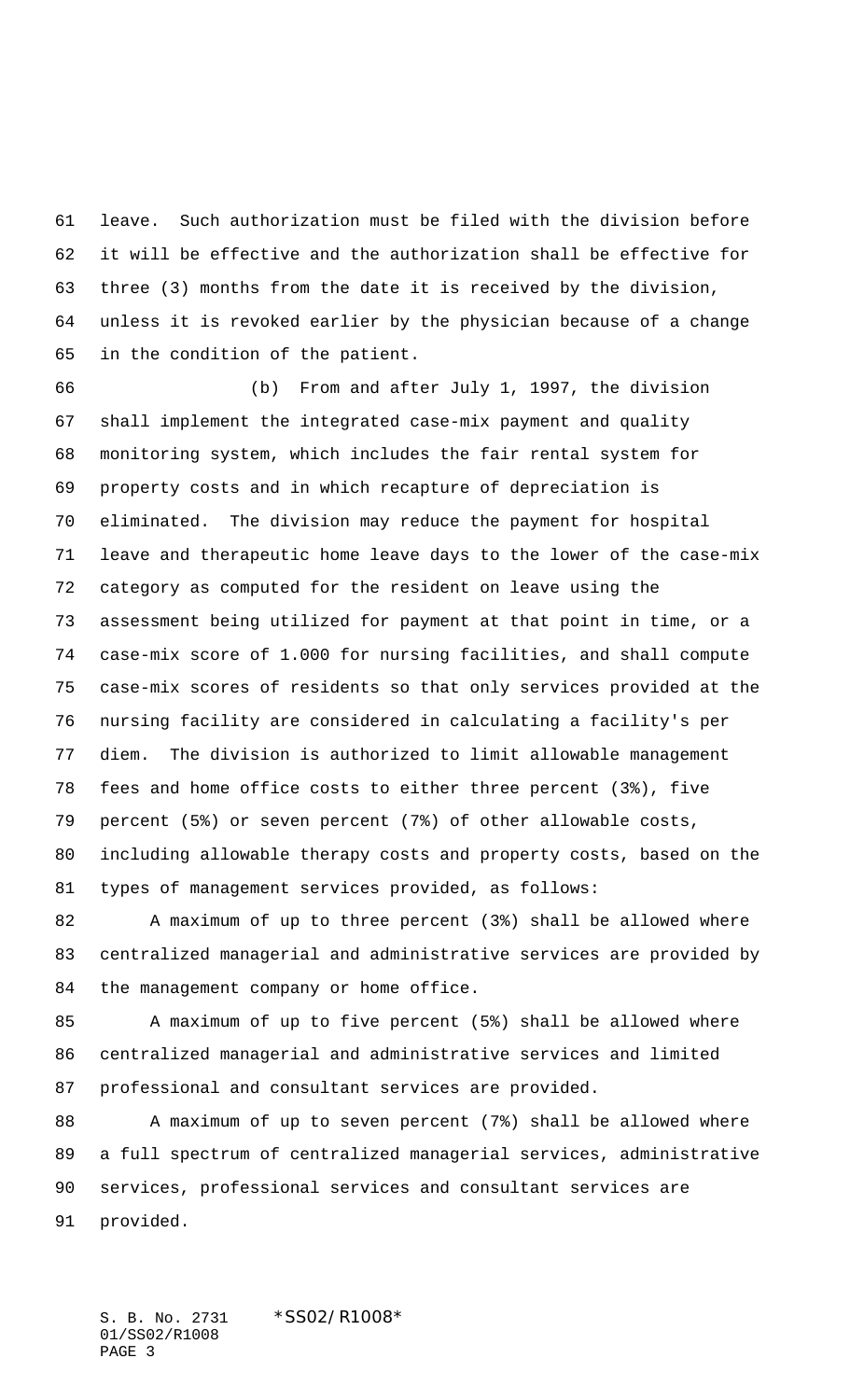(c) From and after July 1, 1997, all state-owned nursing facilities shall be reimbursed on a full reasonable cost basis.

 (d) When a facility of a category that does not require a certificate of need for construction and that could not be eligible for Medicaid reimbursement is constructed to nursing facility specifications for licensure and certification, and the facility is subsequently converted to a nursing facility pursuant to a certificate of need that authorizes conversion only and the applicant for the certificate of need was assessed an application review fee based on capital expenditures incurred in constructing the facility, the division shall allow reimbursement for capital expenditures necessary for construction of the facility that were incurred within the twenty-four (24) consecutive calendar months immediately preceding the date that the certificate of need authorizing such conversion was issued, to the same extent that reimbursement would be allowed for construction of a new nursing facility pursuant to a certificate of need that authorizes such construction. The reimbursement authorized in this subparagraph (d) may be made only to facilities the construction of which was completed after June 30, 1989. Before the division shall be authorized to make the reimbursement authorized in this subparagraph (d), the division first must have received approval from the Health Care Financing Administration of the United States Department of Health and Human Services of the change in the state Medicaid plan providing for such reimbursement.

S. B. No. 2731 \*SS02/R1008\* 01/SS02/R1008 PAGE 4 (e) The division shall develop and implement, not later than January 1, 2001, a case-mix payment add-on determined by time studies and other valid statistical data which will reimburse a nursing facility for the additional cost of caring for a resident who has a diagnosis of Alzheimer's or other related dementia and exhibits symptoms that require special care. Any such case-mix add-on payment shall be supported by a determination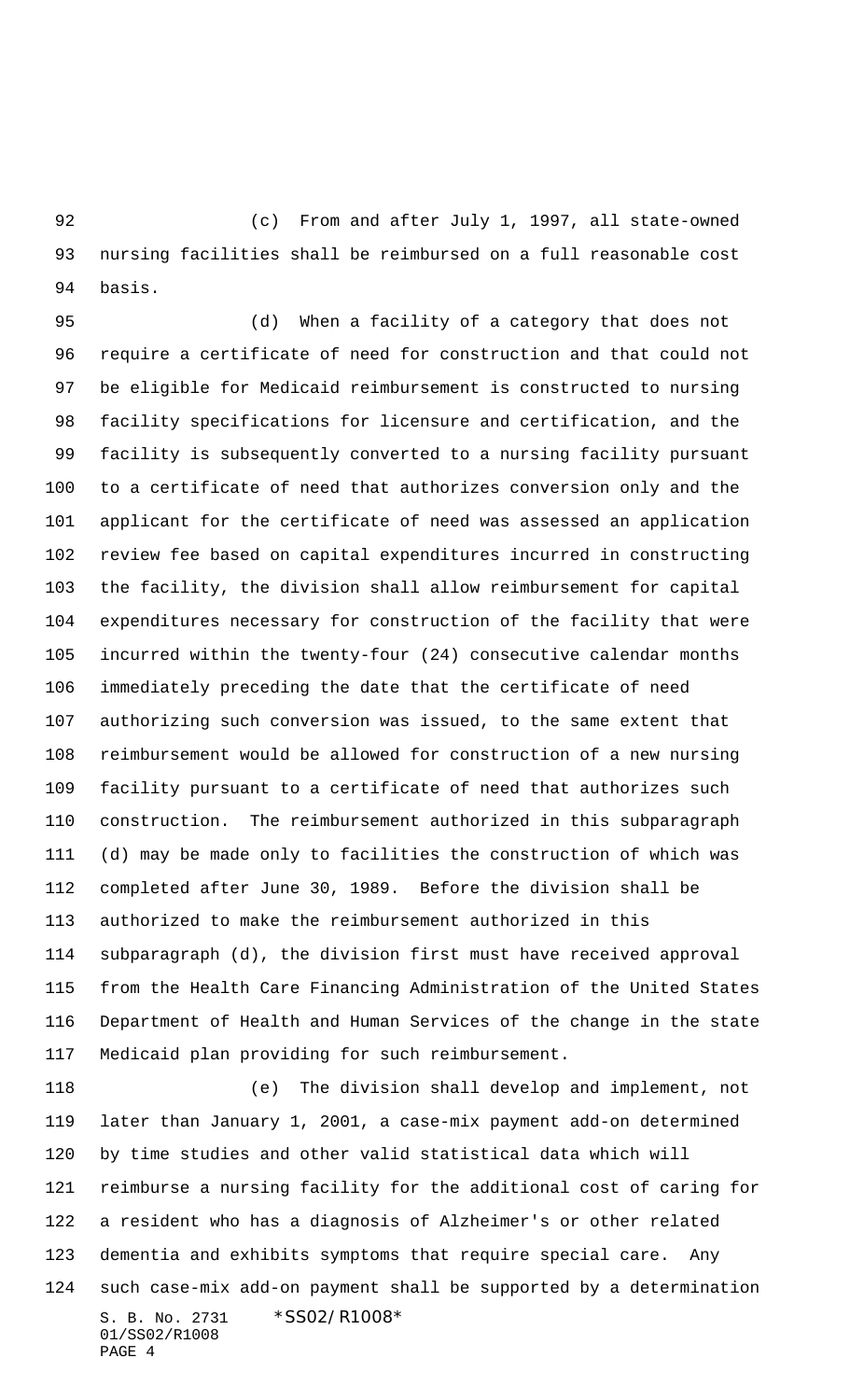of additional cost. The division shall also develop and implement as part of the fair rental reimbursement system for nursing facility beds, an Alzheimer's resident bed depreciation enhanced reimbursement system which will provide an incentive to encourage nursing facilities to convert or construct beds for residents with Alzheimer's or other related dementia.

 (f) The Division of Medicaid shall develop and implement a referral process for long-term care alternatives for Medicaid beneficiaries and applicants. No Medicaid beneficiary shall be admitted to a Medicaid-certified nursing facility unless a licensed physician certifies that nursing facility care is appropriate for that person on a standardized form to be prepared and provided to nursing facilities by the Division of Medicaid. The physician shall forward a copy of that certification to the Division of Medicaid within twenty-four (24) hours after it is signed by the physician. Any physician who fails to forward the certification to the Division of Medicaid within the time period specified in this paragraph shall be ineligible for Medicaid reimbursement for any physician's services performed for the applicant. The Division of Medicaid shall determine, through an assessment of the applicant conducted within two (2) business days after receipt of the physician's certification, whether the applicant also could live appropriately and cost-effectively at home or in some other community-based setting if home- or community-based services were available to the applicant. The time limitation prescribed in this paragraph shall be waived in cases of emergency. If the Division of Medicaid determines that a home- or other community-based setting is appropriate and cost-effective, the division shall:

 (i) Advise the applicant or the applicant's legal representative that a home- or other community-based setting is appropriate;

S. B. No. 2731 \*SS02/R1008\* 01/SS02/R1008 PAGE 5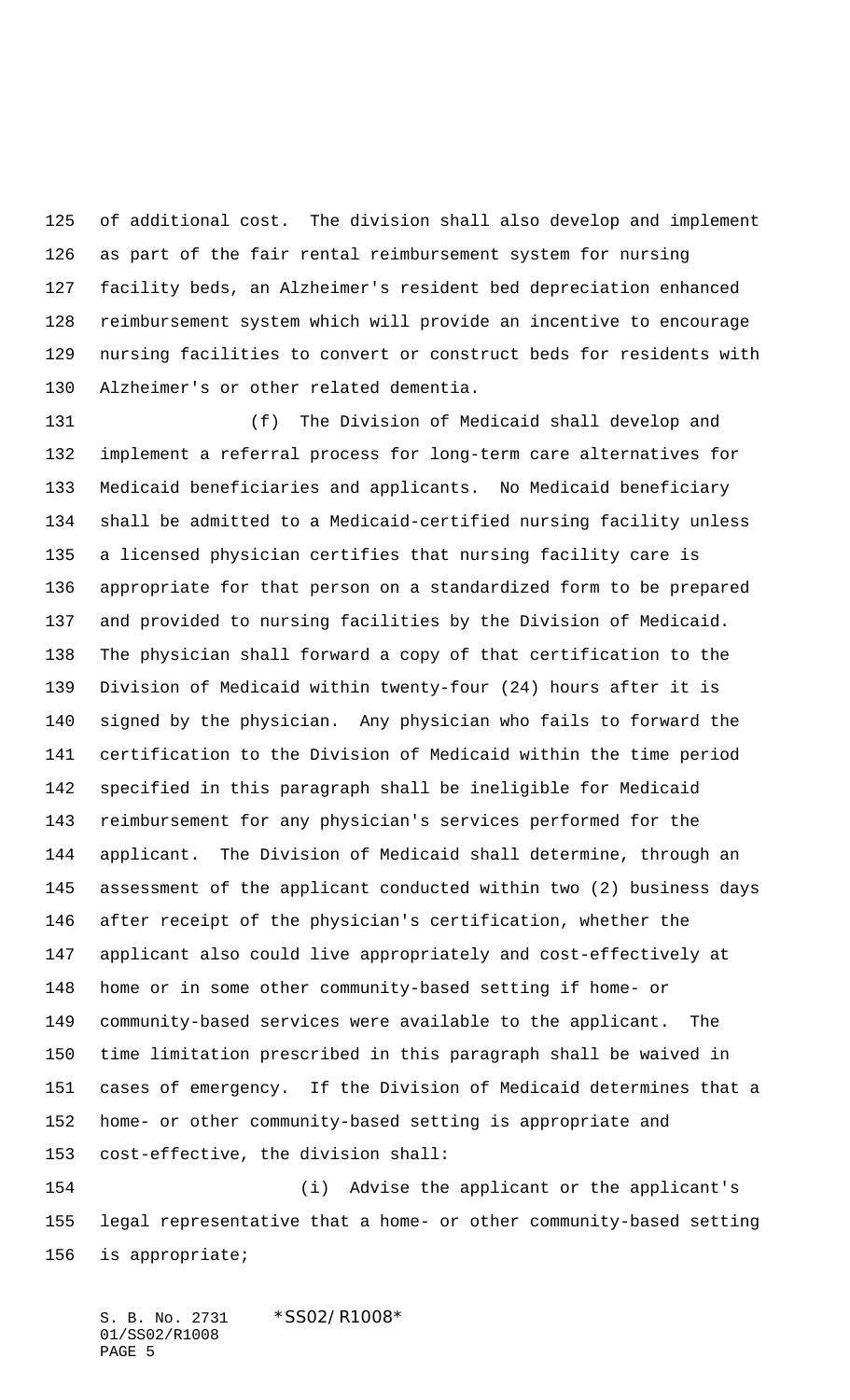(ii) Provide a proposed care plan and inform the applicant or the applicant's legal representative regarding the degree to which the services in the care plan are available in a home- or in other community-based setting rather than nursing facility care; and

 (iii) Explain that such plan and services are available only if the applicant or the applicant's legal representative chooses a home- or community-based alternative to nursing facility care, and that the applicant is free to choose nursing facility care.

 The Division of Medicaid may provide the services described in this paragraph (f) directly or through contract with case managers from the local Area Agencies on Aging, and shall coordinate long-term care alternatives to avoid duplication with hospital discharge planning procedures.

 Placement in a nursing facility may not be denied by the division if home- or community-based services that would be more appropriate than nursing facility care are not actually available, or if the applicant chooses not to receive the appropriate home-or community-based services.

 The division shall provide an opportunity for a fair hearing under federal regulations to any applicant who is not given the choice of home- or community-based services as an alternative to institutional care.

 The division shall make full payment for long-term care alternative services.

 The division shall apply for necessary federal waivers to assure that additional services providing alternatives to nursing facility care are made available to applicants for nursing facility care.

S. B. No. 2731 \*SS02/R1008\* 01/SS02/R1008 PAGE 6 (5) Periodic screening and diagnostic services for individuals under age twenty-one (21) years as are needed to identify physical and mental defects and to provide health care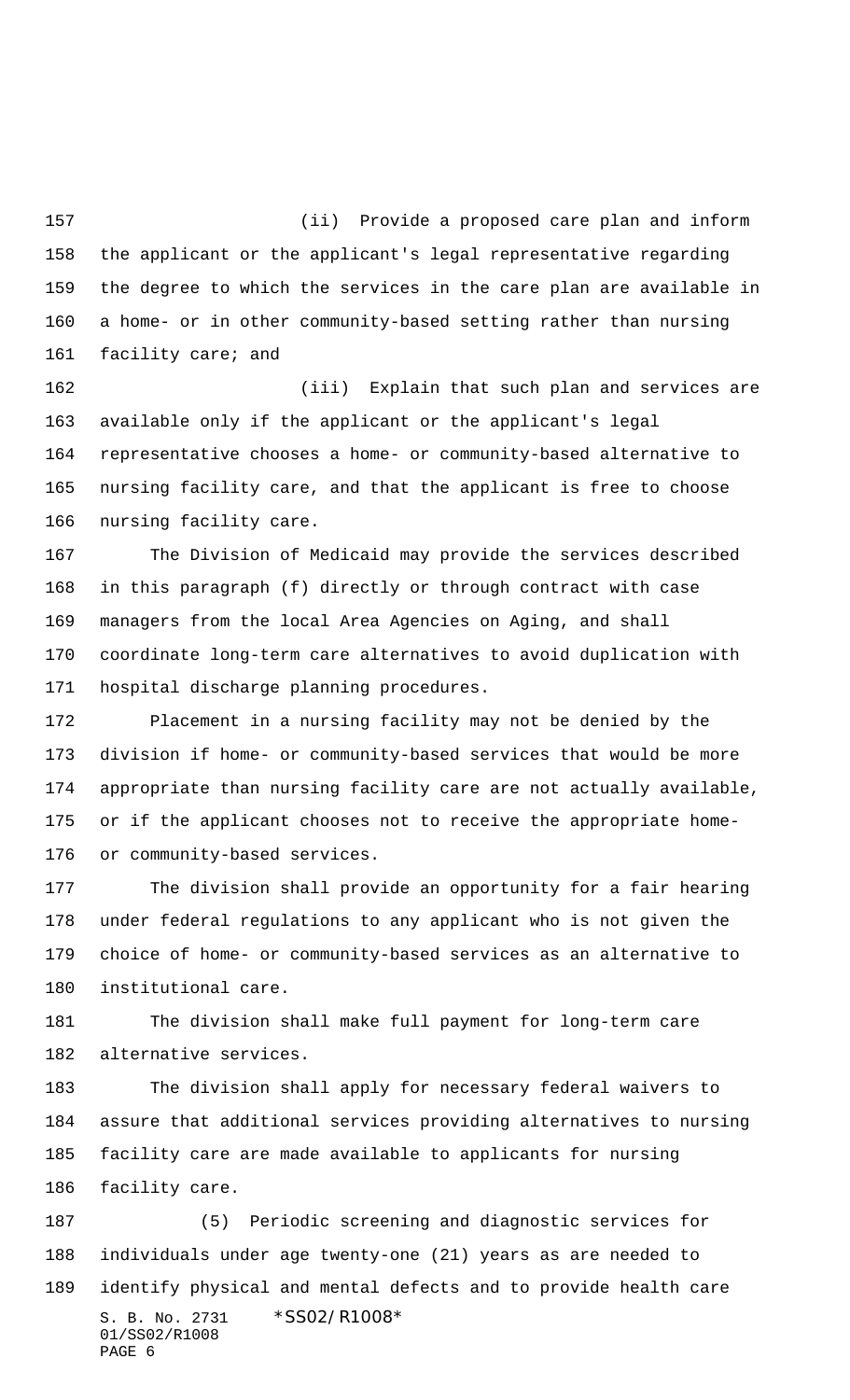treatment and other measures designed to correct or ameliorate defects and physical and mental illness and conditions discovered by the screening services regardless of whether these services are 193 included in the state plan. The division shall reimburse periodic screening and diagnostic treatment (EPSDT) services provided by a duly licensed professional counselor (LPC). The division may include in its periodic screening and diagnostic program those discretionary services authorized under the federal regulations adopted to implement Title XIX of the federal Social Security Act, as amended. The division, in obtaining physical therapy services, occupational therapy services, and services for individuals with speech, hearing and language disorders, may enter into a cooperative agreement with the State Department of Education for the provision of such services to handicapped students by public school districts using state funds which are provided from the appropriation to the Department of Education to obtain federal matching funds through the division. The division, in obtaining medical and psychological evaluations for children in the custody of the State Department of Human Services may enter into a cooperative agreement with the State Department of Human Services for the provision of such services using state funds which are provided from the appropriation to the Department of Human Services to obtain federal matching funds through the division.

 On July 1, 1993, all fees for periodic screening and diagnostic services under this paragraph (5) shall be increased by twenty-five percent (25%) of the reimbursement rate in effect on June 30, 1993.

S. B. No. 2731 \*SS02/R1008\* 01/SS02/R1008 PAGE 7 (6) Physician's services. All fees for physicians' services that are covered only by Medicaid shall be reimbursed at ninety percent (90%) of the rate established on January 1, 1999, and as adjusted each January thereafter, under Medicare (Title XVIII of the Social Security Act, as amended), and which shall in no event be less than seventy percent (70%) of the rate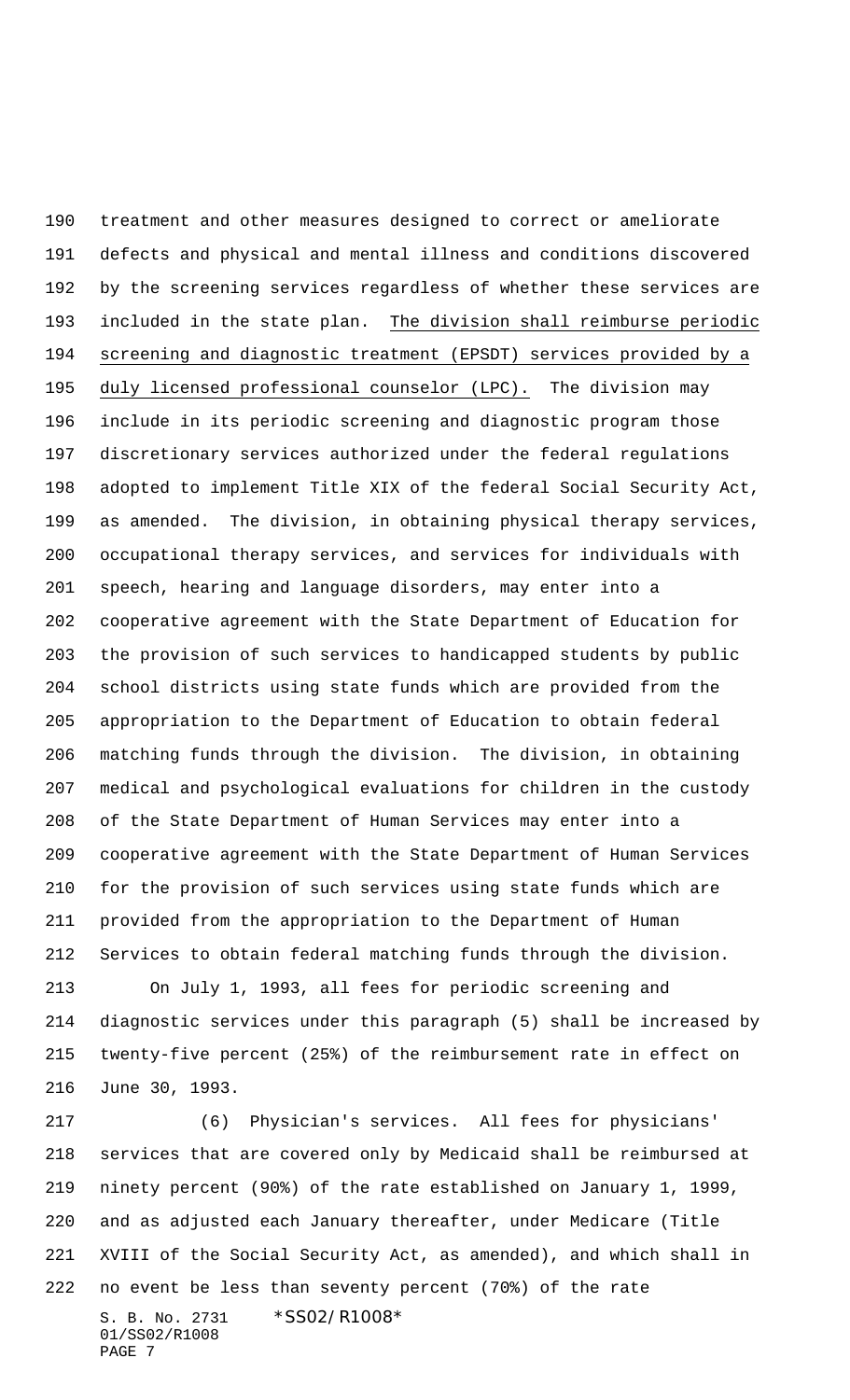established on January 1, 1994. All fees for physicians' services that are covered by both Medicare and Medicaid shall be reimbursed at ten percent (10%) of the adjusted Medicare payment established on January 1, 1999, and as adjusted each January thereafter, under Medicare (Title XVIII of the Social Security Act, as amended), and which shall in no event be less than seven percent (7%) of the adjusted Medicare payment established on January 1, 1994.

 (7) (a) Home health services for eligible persons, not to exceed in cost the prevailing cost of nursing facility services, not to exceed sixty (60) visits per year.

(b) Repealed.

 (8) Emergency medical transportation services. On January 1, 1994, emergency medical transportation services shall be reimbursed at seventy percent (70%) of the rate established under Medicare (Title XVIII of the Social Security Act, as amended). "Emergency medical transportation services" shall mean, but shall not be limited to, the following services by a properly permitted ambulance operated by a properly licensed provider in accordance with the Emergency Medical Services Act of 1974 (Section 41-59-1 et seq.): (i) basic life support, (ii) advanced life support, (iii) mileage, (iv) oxygen, (v) intravenous fluids, (vi) disposable supplies, (vii) similar services.

S. B. No. 2731 \*SS02/R1008\* 01/SS02/R1008 PAGE 8 (9) Legend and other drugs as may be determined by the division. The division may implement a program of prior approval for drugs to the extent permitted by law. Payment by the division for covered multiple source drugs shall be limited to the lower of the upper limits established and published by the Health Care Financing Administration (HCFA) plus a dispensing fee of Four Dollars and Ninety-one Cents (\$4.91), or the estimated acquisition cost (EAC) as determined by the division plus a dispensing fee of Four Dollars and Ninety-one Cents (\$4.91), or the providers' usual and customary charge to the general public. The division shall allow five (5) prescriptions per month for noninstitutionalized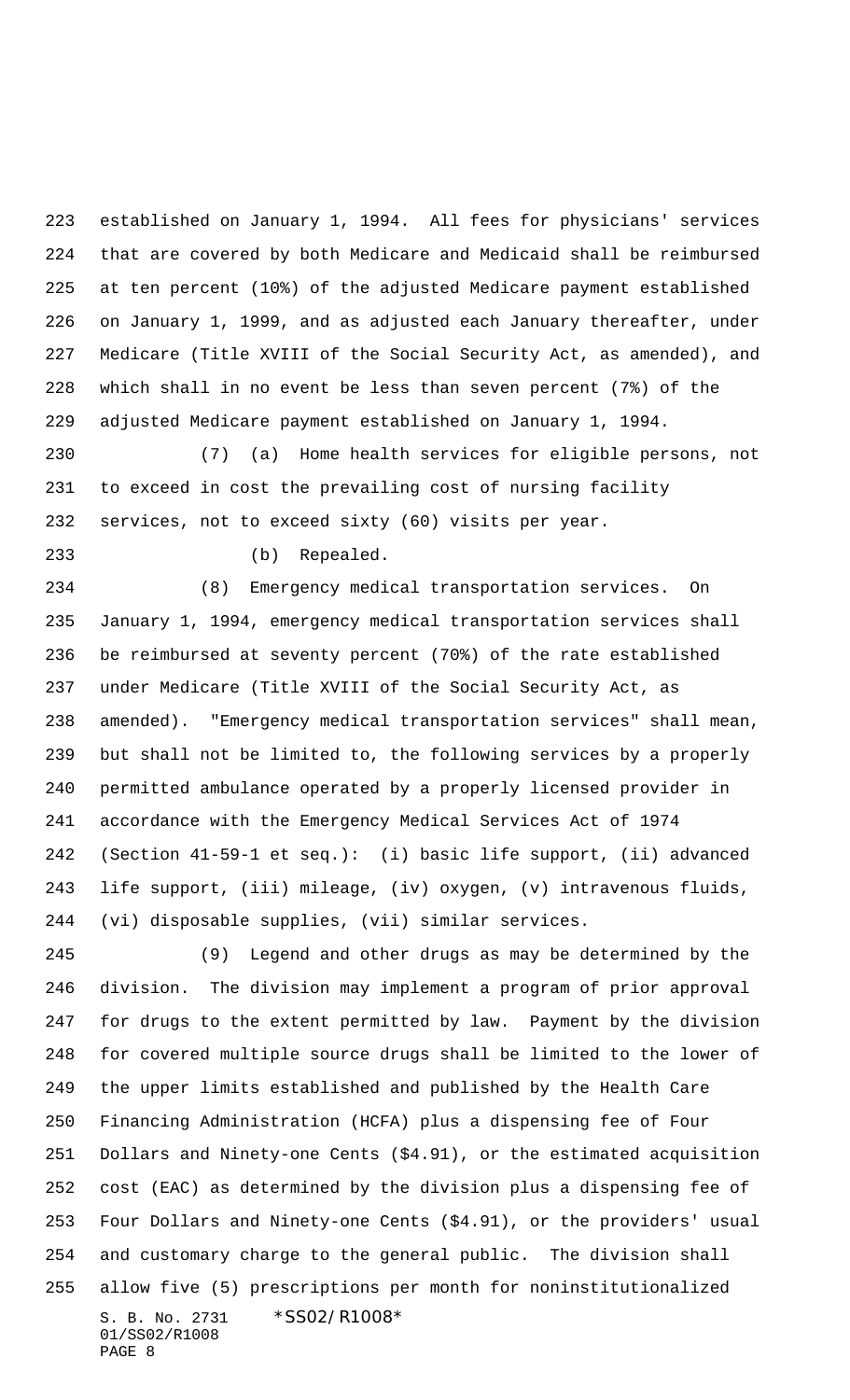Medicaid recipients; however, exceptions for up to ten (10) prescriptions per month shall be allowed, with the approval of the director.

 Payment for other covered drugs, other than multiple source drugs with HCFA upper limits, shall not exceed the lower of the estimated acquisition cost as determined by the division plus a dispensing fee of Four Dollars and Ninety-one Cents (\$4.91) or the providers' usual and customary charge to the general public.

 Payment for nonlegend or over-the-counter drugs covered on the division's formulary shall be reimbursed at the lower of the division's estimated shelf price or the providers' usual and customary charge to the general public. No dispensing fee shall be paid.

 The division shall develop and implement a program of payment for additional pharmacist services, with payment to be based on demonstrated savings, but in no case shall the total payment exceed twice the amount of the dispensing fee.

 As used in this paragraph (9), "estimated acquisition cost" means the division's best estimate of what price providers generally are paying for a drug in the package size that providers buy most frequently. Product selection shall be made in compliance with existing state law; however, the division may reimburse as if the prescription had been filled under the generic name. The division may provide otherwise in the case of specified drugs when the consensus of competent medical advice is that trademarked drugs are substantially more effective.

S. B. No. 2731 \*SS02/R1008\* 01/SS02/R1008 PAGE 9 (10) Dental care that is an adjunct to treatment of an acute medical or surgical condition; services of oral surgeons and dentists in connection with surgery related to the jaw or any structure contiguous to the jaw or the reduction of any fracture of the jaw or any facial bone; and emergency dental extractions and treatment related thereto. On July 1, 1999, all fees for dental care and surgery under authority of this paragraph (10)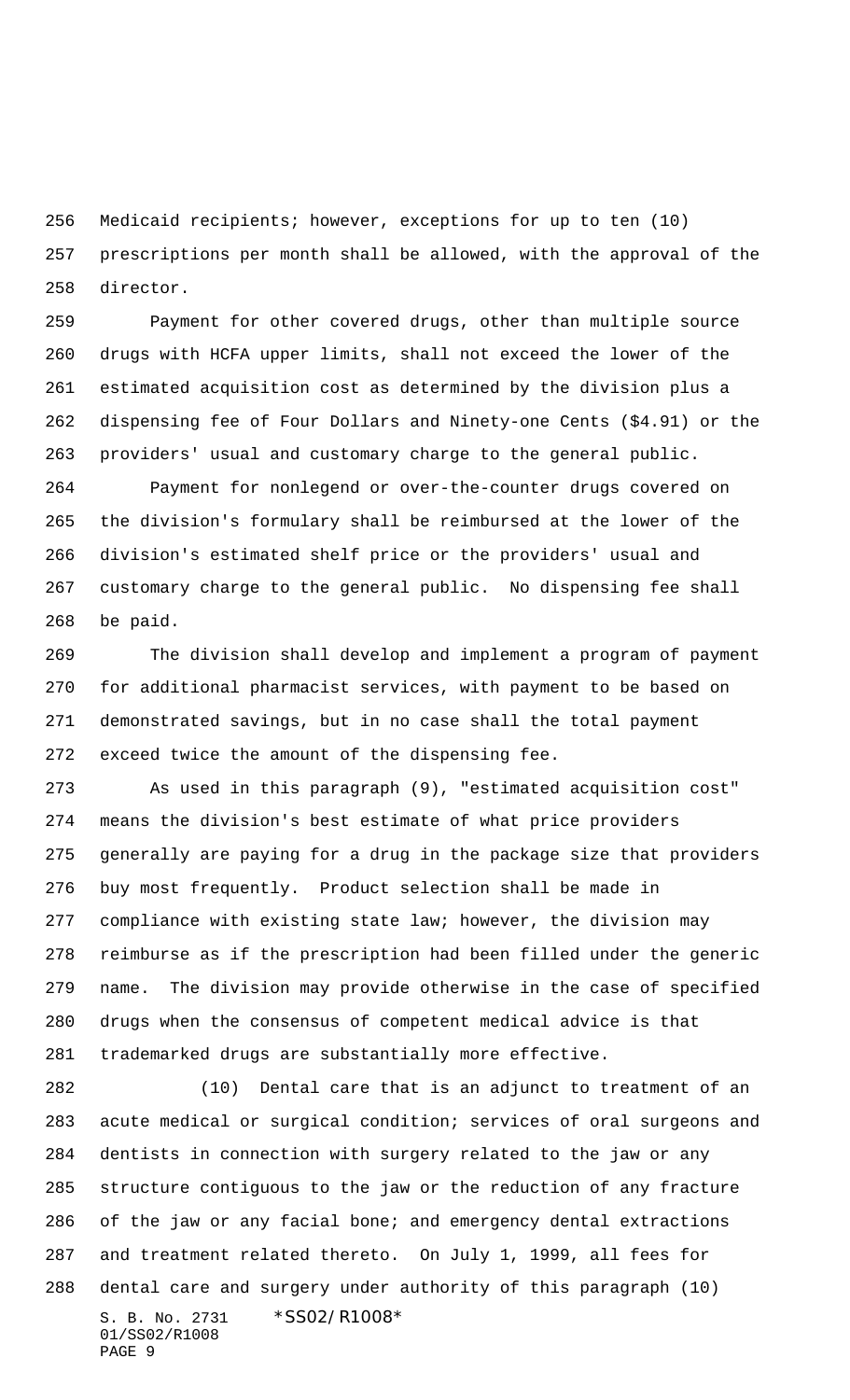shall be increased to one hundred sixty percent (160%) of the amount of the reimbursement rate that was in effect on June 30, 1999. It is the intent of the Legislature to encourage more dentists to participate in the Medicaid program.

 (11) Eyeglasses necessitated by reason of eye surgery, and as prescribed by a physician skilled in diseases of the eye or an optometrist, whichever the patient may select, or one (1) pair every three (3) years as prescribed by a physician or an optometrist, whichever the patient may select.

(12) Intermediate care facility services.

 (a) The division shall make full payment to all intermediate care facilities for the mentally retarded for each day, not exceeding eighty-four (84) days per year, that a patient is absent from the facility on home leave. Payment may be made for the following home leave days in addition to the eighty-four-day limitation: Christmas, the day before Christmas, the day after Christmas, Thanksgiving, the day before Thanksgiving and the day after Thanksgiving. However, before payment may be made for more than eighteen (18) home leave days in a year for a patient, the patient must have written authorization from a physician stating that the patient is physically and mentally able to be away from the facility on home leave. Such authorization must be filed with the division before it will be effective, and the authorization shall be effective for three (3) months from the date it is received by the division, unless it is revoked earlier by the physician because of a change in the condition of the patient.

 (b) All state-owned intermediate care facilities for the mentally retarded shall be reimbursed on a full reasonable cost basis.

S. B. No. 2731 \*SS02/R1008\* 01/SS02/R1008 PAGE 10 (c) The division is authorized to limit allowable management fees and home office costs to either three percent (3%), five percent (5%) or seven percent (7%) of other allowable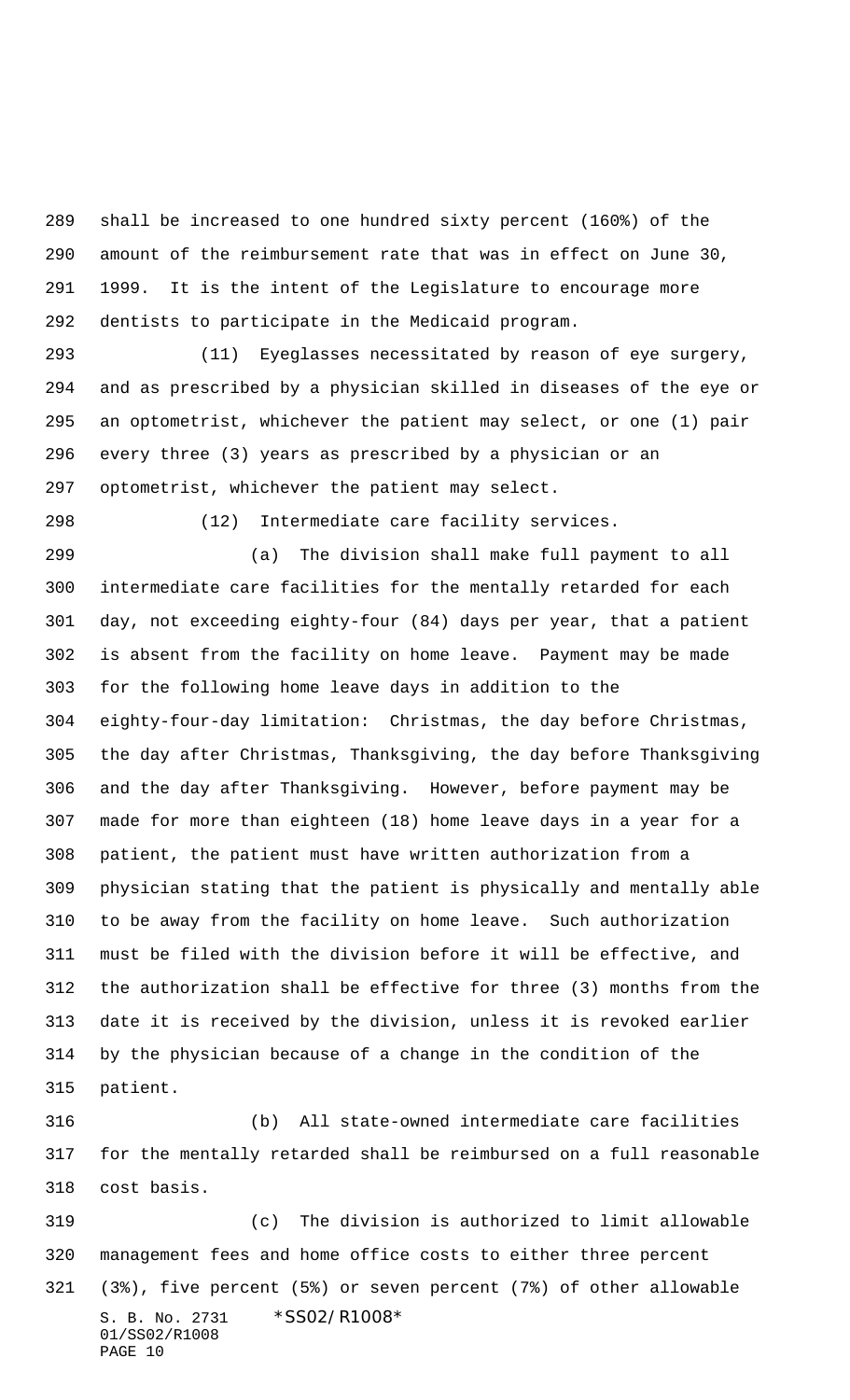costs, including allowable therapy costs and property costs, based on the types of management services provided, as follows:

 A maximum of up to three percent (3%) shall be allowed where centralized managerial and administrative services are provided by the management company or home office.

 A maximum of up to five percent (5%) shall be allowed where centralized managerial and administrative services and limited professional and consultant services are provided.

 A maximum of up to seven percent (7%) shall be allowed where a full spectrum of centralized managerial services, administrative services, professional services and consultant services are provided.

 (13) Family planning services, including drugs, supplies and devices, when such services are under the supervision of a physician.

S. B. No. 2731 \*SS02/R1008\* 01/SS02/R1008 PAGE 11 (14) Clinic services. Such diagnostic, preventive, therapeutic, rehabilitative or palliative services furnished to an outpatient by or under the supervision of a physician or dentist in a facility which is not a part of a hospital but which is organized and operated to provide medical care to outpatients. Clinic services shall include any services reimbursed as outpatient hospital services which may be rendered in such a facility, including those that become so after July 1, 1991. On July 1, 1999, all fees for physicians' services reimbursed under authority of this paragraph (14) shall be reimbursed at ninety percent (90%) of the rate established on January 1, 1999, and as adjusted each January thereafter, under Medicare (Title XVIII of the Social Security Act, as amended), and which shall in no event be less than seventy percent (70%) of the rate established on January 1, 1994. All fees for physicians' services that are covered by both Medicare and Medicaid shall be reimbursed at ten percent (10%) of the adjusted Medicare payment established on January 1, 1999, and as adjusted each January thereafter, under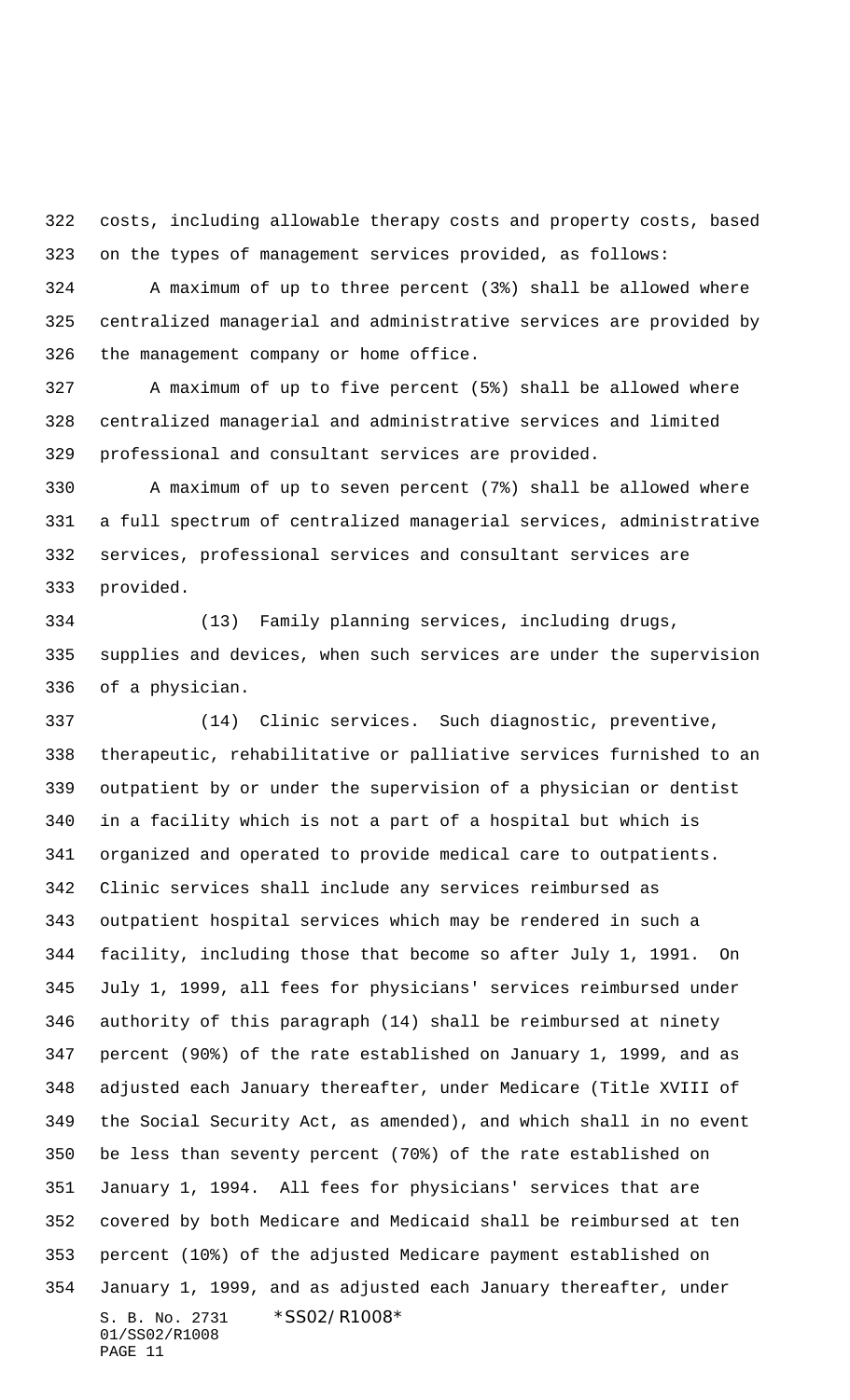Medicare (Title XVIII of the Social Security Act, as amended), and which shall in no event be less than seven percent (7%) of the adjusted Medicare payment established on January 1, 1994. On July 1, 1999, all fees for dentists' services reimbursed under authority of this paragraph (14) shall be increased to one hundred sixty percent (160%) of the amount of the reimbursement rate that was in effect on June 30, 1999.

 (15) Home- and community-based services, as provided under Title XIX of the federal Social Security Act, as amended, under waivers, subject to the availability of funds specifically appropriated therefor by the Legislature. Payment for such services shall be limited to individuals who would be eligible for and would otherwise require the level of care provided in a nursing facility. The home- and community-based services authorized under this paragraph shall be expanded over a five-year period beginning July 1, 1999. The division shall certify case management agencies to provide case management services and provide for home- and community-based services for eligible individuals under this paragraph. The home- and community-based services under this paragraph and the activities performed by certified case management agencies under this paragraph shall be funded using state funds that are provided from the appropriation to the Division of Medicaid and used to match federal funds.

S. B. No. 2731 \*SS02/R1008\* (16) Mental health services. Approved therapeutic and case management services provided by (a) an approved regional mental health/retardation center established under Sections 41-19-31 through 41-19-39, or by another community mental health service provider meeting the requirements of the Department of Mental Health to be an approved mental health/retardation center if determined necessary by the Department of Mental Health, using state funds which are provided from the appropriation to the State Department of Mental Health and used to match federal funds under a cooperative agreement between the division and the department,

01/SS02/R1008 PAGE 12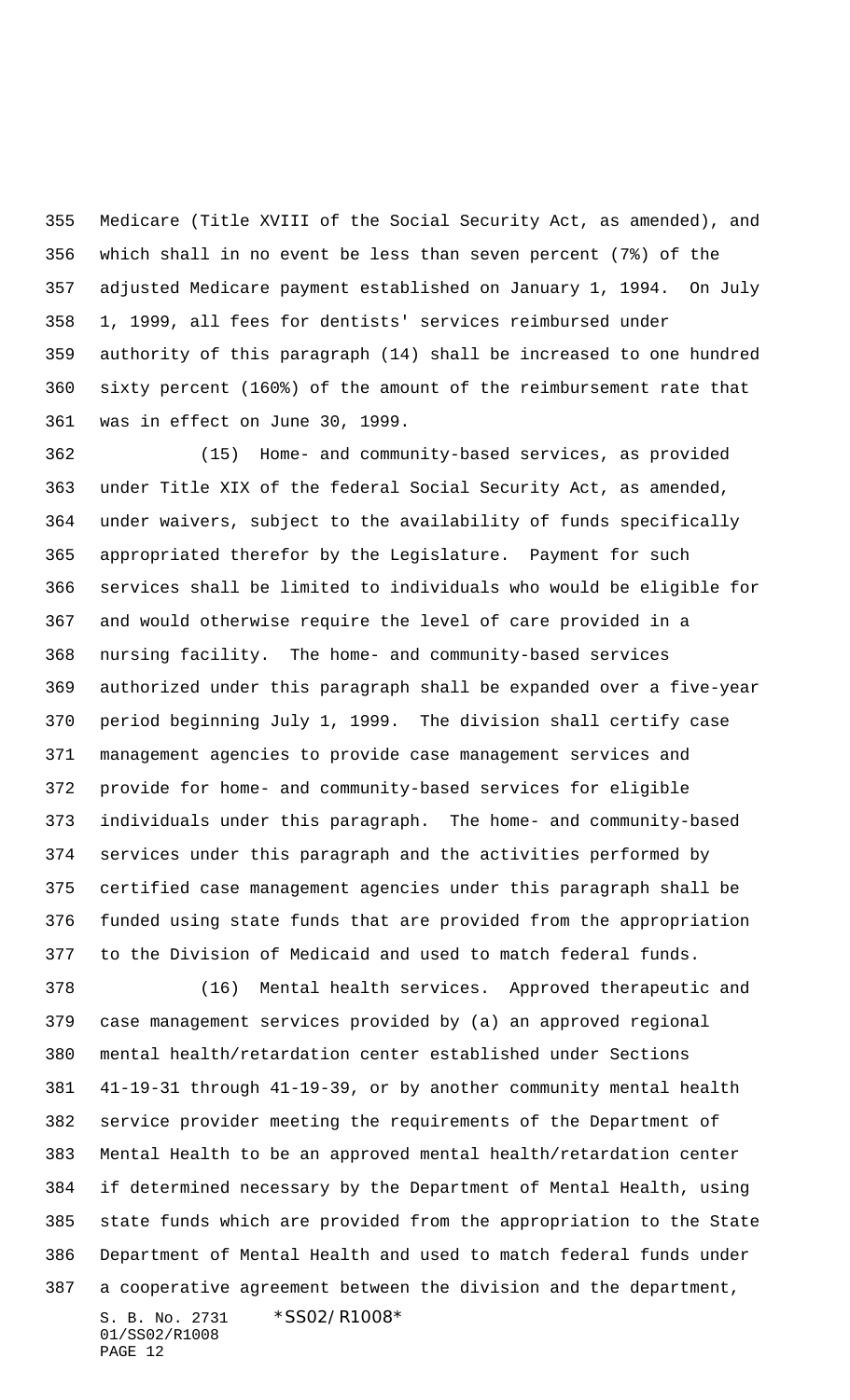or (b) a facility which is certified by the State Department of Mental Health to provide therapeutic and case management services, to be reimbursed on a fee for service basis. Any such services provided by a facility described in paragraph (b) must have the prior approval of the division to be reimbursable under this section. After June 30, 1997, mental health services provided by regional mental health/retardation centers established under Sections 41-19-31 through 41-19-39, or by hospitals as defined in Section 41-9-3(a) and/or their subsidiaries and divisions, or by psychiatric residential treatment facilities as defined in Section 43-11-1, or by another community mental health service provider meeting the requirements of the Department of Mental Health to be an approved mental health/retardation center if determined necessary by the Department of Mental Health, shall not be included in or provided under any capitated managed care pilot program provided for under paragraph (24) of this section. From and after July 1, 2000, the division is authorized to contract with a 134-bed specialty hospital located on Highway 39 North in Lauderdale County for the use of not more than sixty (60) beds at the facility to provide mental health services for children and adolescents and for crisis intervention services for emotionally disturbed children with behavioral problems, with priority to be given to children in the custody of the Department of Human Services who are, or otherwise will be, receiving such services out-of-state.

 (17) Durable medical equipment services and medical supplies. The Division of Medicaid may require durable medical equipment providers to obtain a surety bond in the amount and to the specifications as established by the Balanced Budget Act of 1997.

S. B. No. 2731 \*SS02/R1008\* 01/SS02/R1008 PAGE 13 (18) Notwithstanding any other provision of this section to the contrary, the division shall make additional reimbursement to hospitals which serve a disproportionate share of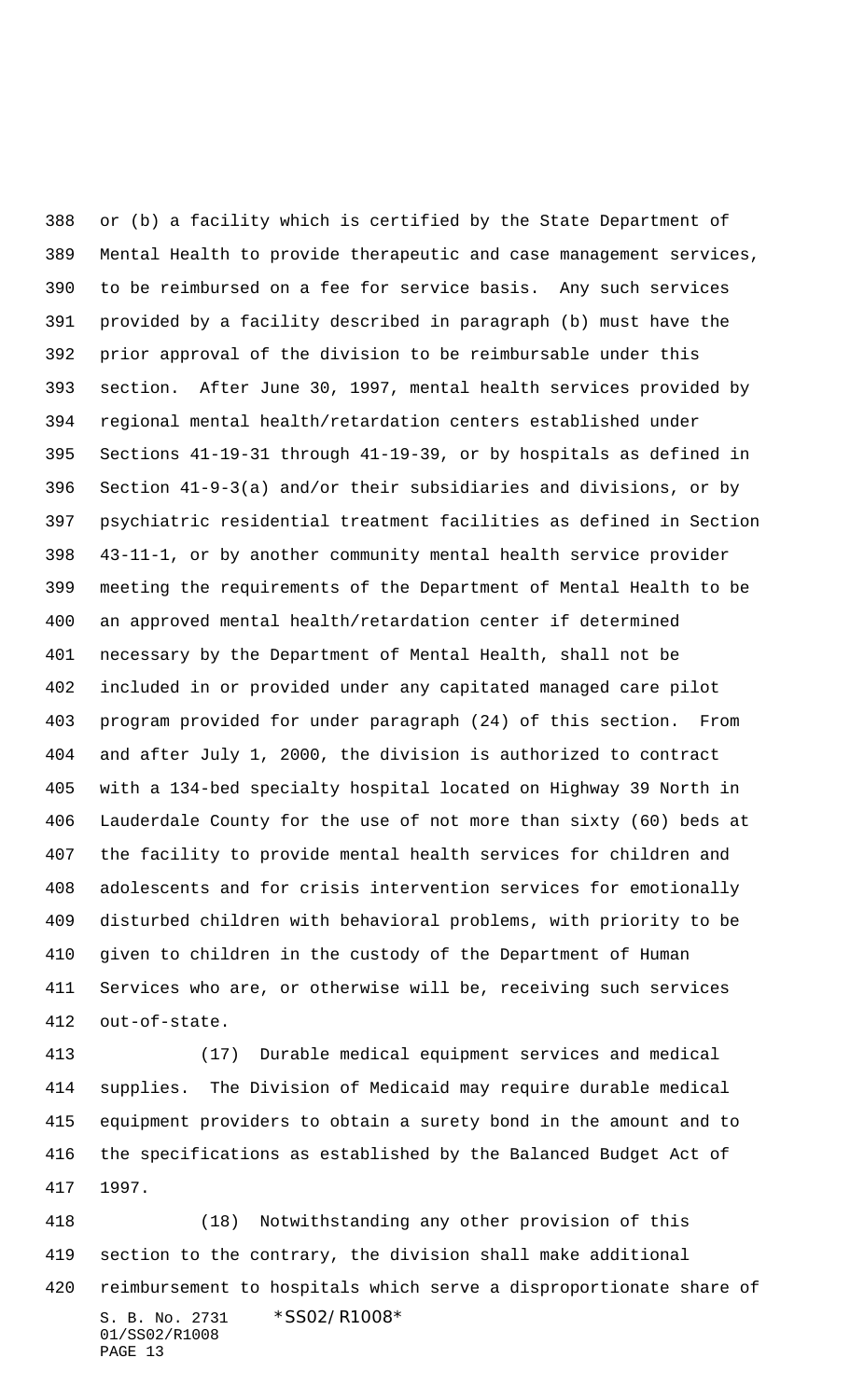low-income patients and which meet the federal requirements for such payments as provided in Section 1923 of the federal Social Security Act and any applicable regulations. However, from and after January 1, 2000, no public hospital shall participate in the Medicaid disproportionate share program unless the public hospital participates in an intergovernmental transfer program as provided in Section 1903 of the federal Social Security Act and any applicable regulations. Administration and support for participating hospitals shall be provided by the Mississippi Hospital Association.

 (19) (a) Perinatal risk management services. The division shall promulgate regulations to be effective from and after October 1, 1988, to establish a comprehensive perinatal system for risk assessment of all pregnant and infant Medicaid recipients and for management, education and follow-up for those who are determined to be at risk. Services to be performed include case management, nutrition assessment/counseling, psychosocial assessment/counseling and health education. The division shall set reimbursement rates for providers in conjunction with the State Department of Health.

 (b) Early intervention system services. The division shall cooperate with the State Department of Health, acting as lead agency, in the development and implementation of a statewide system of delivery of early intervention services, pursuant to Part H of the Individuals with Disabilities Education Act (IDEA). The State Department of Health shall certify annually in writing to the director of the division the dollar amount of state early intervention funds available which shall be utilized as a certified match for Medicaid matching funds. Those funds then shall be used to provide expanded targeted case management services for Medicaid eligible children with special needs who are eligible for the state's early intervention system.

S. B. No. 2731 \*SS02/R1008\* 01/SS02/R1008 PAGE 14 Qualifications for persons providing service coordination shall be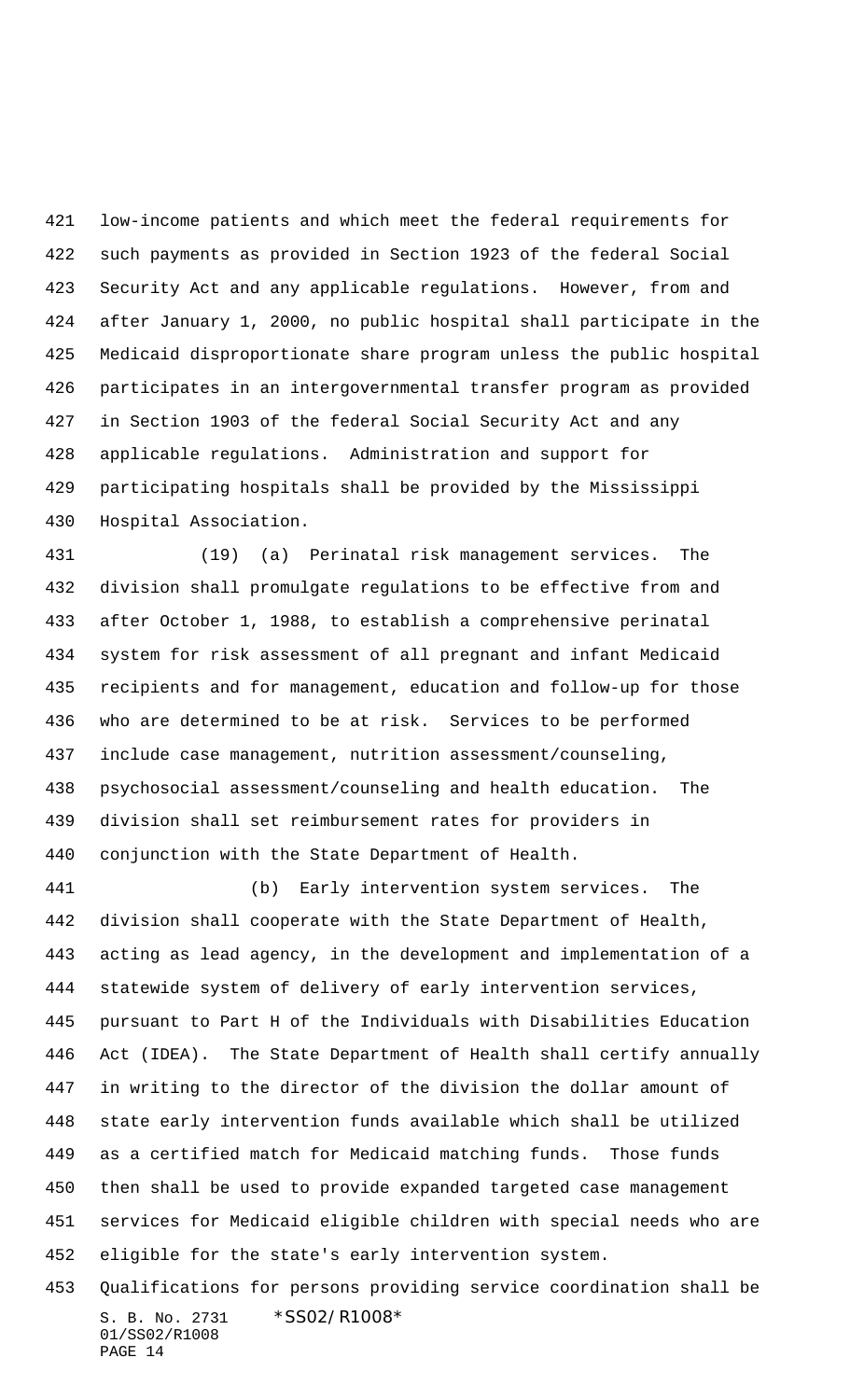determined by the State Department of Health and the Division of Medicaid.

 (20) Home- and community-based services for physically disabled approved services as allowed by a waiver from the United States Department of Health and Human Services for home- and community-based services for physically disabled people using state funds which are provided from the appropriation to the State Department of Rehabilitation Services and used to match federal funds under a cooperative agreement between the division and the department, provided that funds for these services are specifically appropriated to the Department of Rehabilitation Services.

 (21) Nurse practitioner services. Services furnished by a registered nurse who is licensed and certified by the Mississippi Board of Nursing as a nurse practitioner including, but not limited to, nurse anesthetists, nurse midwives, family nurse practitioners, family planning nurse practitioners, pediatric nurse practitioners, obstetrics-gynecology nurse practitioners and neonatal nurse practitioners, under regulations adopted by the division. Reimbursement for such services shall not exceed ninety percent (90%) of the reimbursement rate for comparable services rendered by a physician.

 (22) Ambulatory services delivered in federally qualified health centers and in clinics of the local health departments of the State Department of Health for individuals eligible for medical assistance under this article based on reasonable costs as determined by the division.

S. B. No. 2731 \*SS02/R1008\* 01/SS02/R1008 PAGE 15 (23) Inpatient psychiatric services. Inpatient psychiatric services to be determined by the division for recipients under age twenty-one (21) which are provided under the direction of a physician in an inpatient program in a licensed acute care psychiatric facility or in a licensed psychiatric residential treatment facility, before the recipient reaches age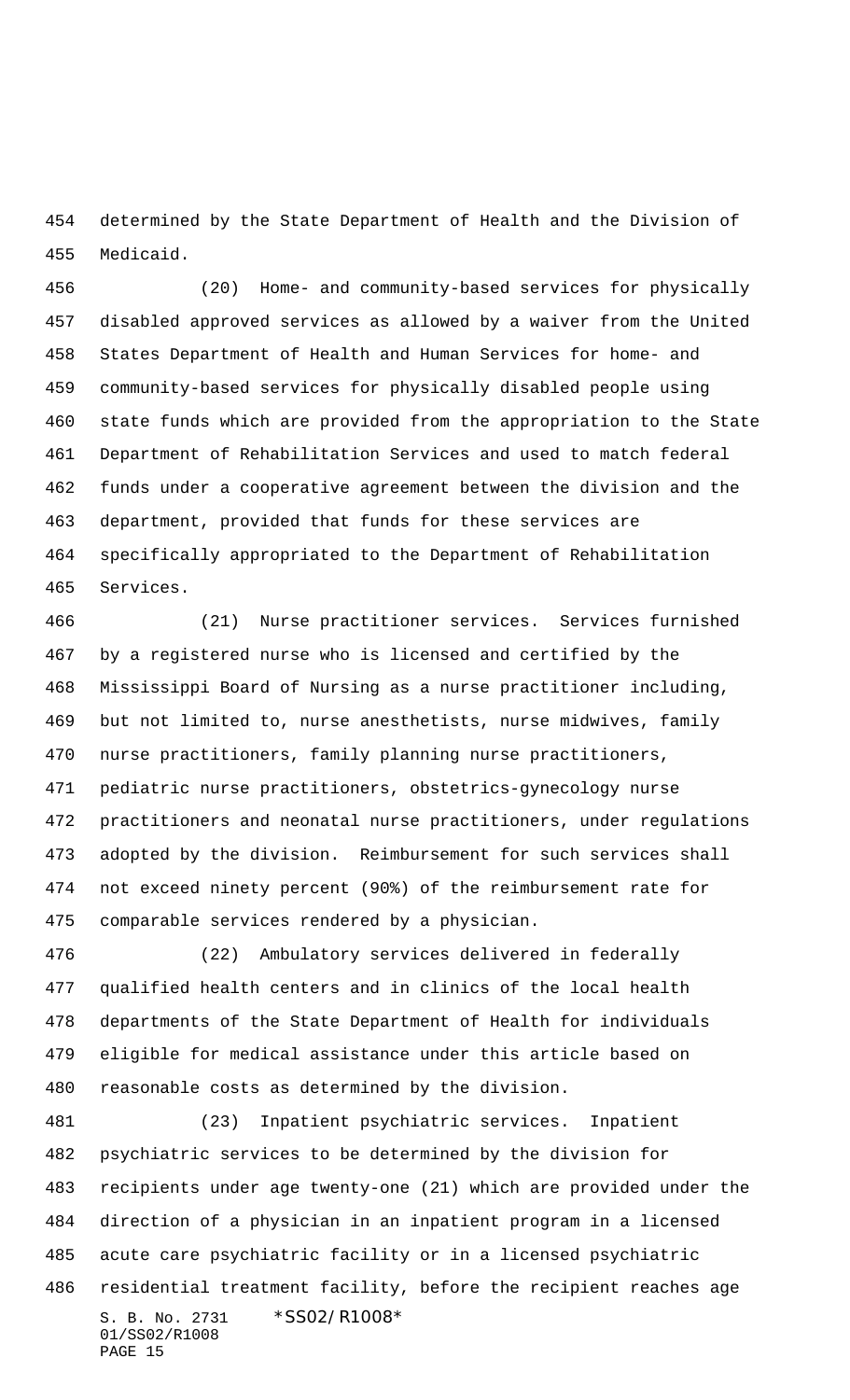twenty-one (21) or, if the recipient was receiving the services immediately before he reached age twenty-one (21), before the earlier of the date he no longer requires the services or the date he reaches age twenty-two (22), as provided by federal regulations. Recipients shall be allowed forty-five (45) days per year of psychiatric services provided in acute care psychiatric facilities, and shall be allowed unlimited days of psychiatric services provided in licensed psychiatric residential treatment facilities. The division is authorized to limit allowable management fees and home office costs to either three percent (3%), five percent (5%) or seven percent (7%) of other allowable costs, including allowable therapy costs and property costs, based on the types of management services provided, as follows:

 A maximum of up to three percent (3%) shall be allowed where centralized managerial and administrative services are provided by the management company or home office.

 A maximum of up to five percent (5%) shall be allowed where centralized managerial and administrative services and limited professional and consultant services are provided.

 A maximum of up to seven percent (7%) shall be allowed where a full spectrum of centralized managerial services, administrative services, professional services and consultant services are provided.

S. B. No. 2731 \*SS02/R1008\* 01/SS02/R1008 PAGE 16 (24) Managed care services in a program to be developed by the division by a public or private provider. If managed care services are provided by the division to Medicaid recipients, and those managed care services are operated, managed and controlled by and under the authority of the division, the division shall be responsible for educating the Medicaid recipients who are participants in the managed care program regarding the manner in which the participants should seek health care under the program. Notwithstanding any other provision in this article to the contrary, the division shall establish rates of reimbursement to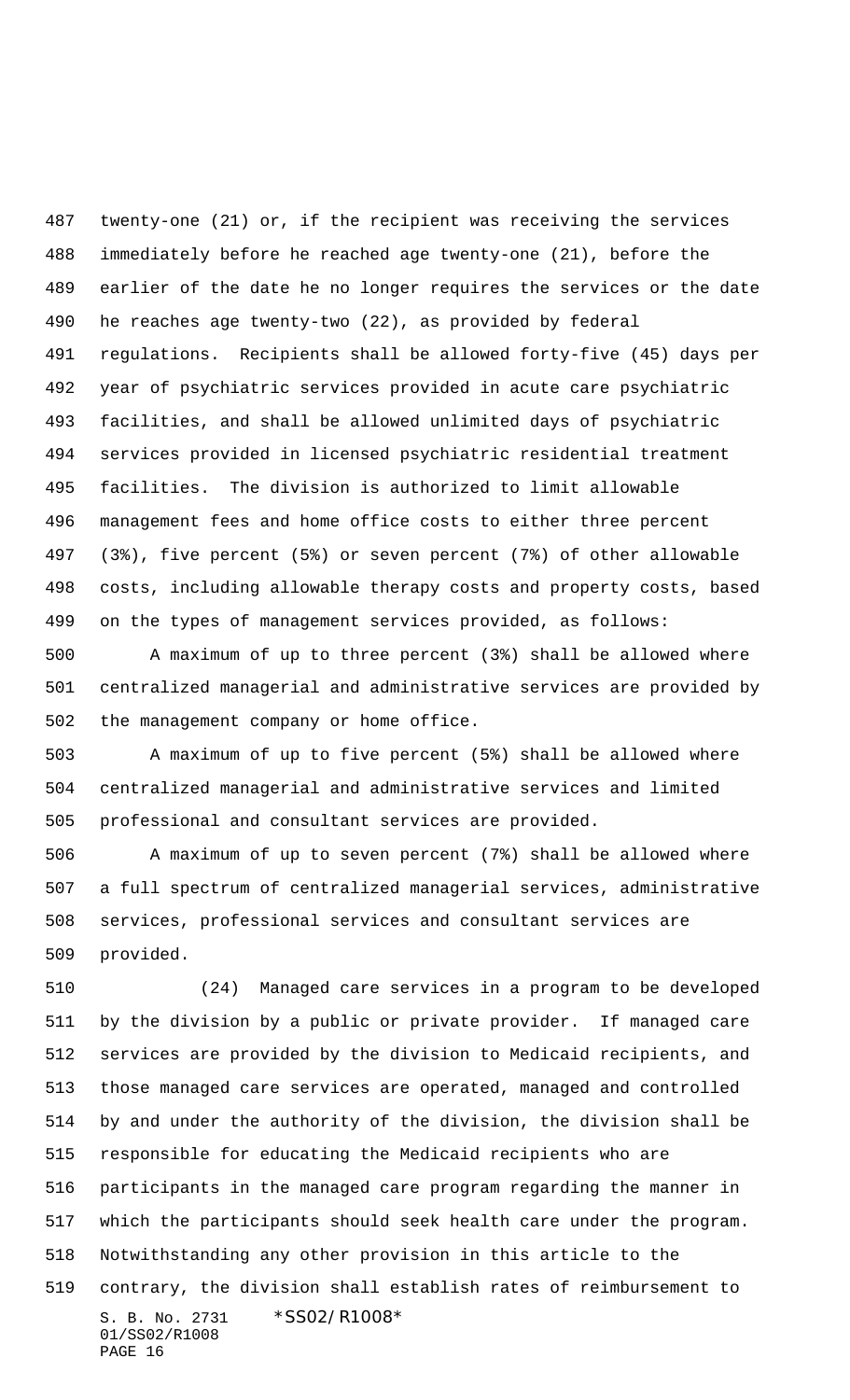providers rendering care and services authorized under this paragraph (24), and may revise such rates of reimbursement without amendment to this section by the Legislature for the purpose of achieving effective and accessible health services, and for responsible containment of costs.

(25) Birthing center services.

 (26) Hospice care. As used in this paragraph, the term "hospice care" means a coordinated program of active professional medical attention within the home and outpatient and inpatient care which treats the terminally ill patient and family as a unit, employing a medically directed interdisciplinary team. The program provides relief of severe pain or other physical symptoms and supportive care to meet the special needs arising out of physical, psychological, spiritual, social and economic stresses which are experienced during the final stages of illness and during dying and bereavement and meets the Medicare requirements for participation as a hospice as provided in federal regulations.

 (27) Group health plan premiums and cost sharing if it is cost effective as defined by the Secretary of Health and Human Services.

 (28) Other health insurance premiums which are cost effective as defined by the Secretary of Health and Human Services. Medicare eligible must have Medicare Part B before other insurance premiums can be paid.

 (29) The Division of Medicaid may apply for a waiver from the Department of Health and Human Services for home- and community-based services for developmentally disabled people using state funds which are provided from the appropriation to the State Department of Mental Health and used to match federal funds under a cooperative agreement between the division and the department, provided that funds for these services are specifically appropriated to the Department of Mental Health.

S. B. No. 2731 \*SS02/R1008\* 01/SS02/R1008 PAGE 17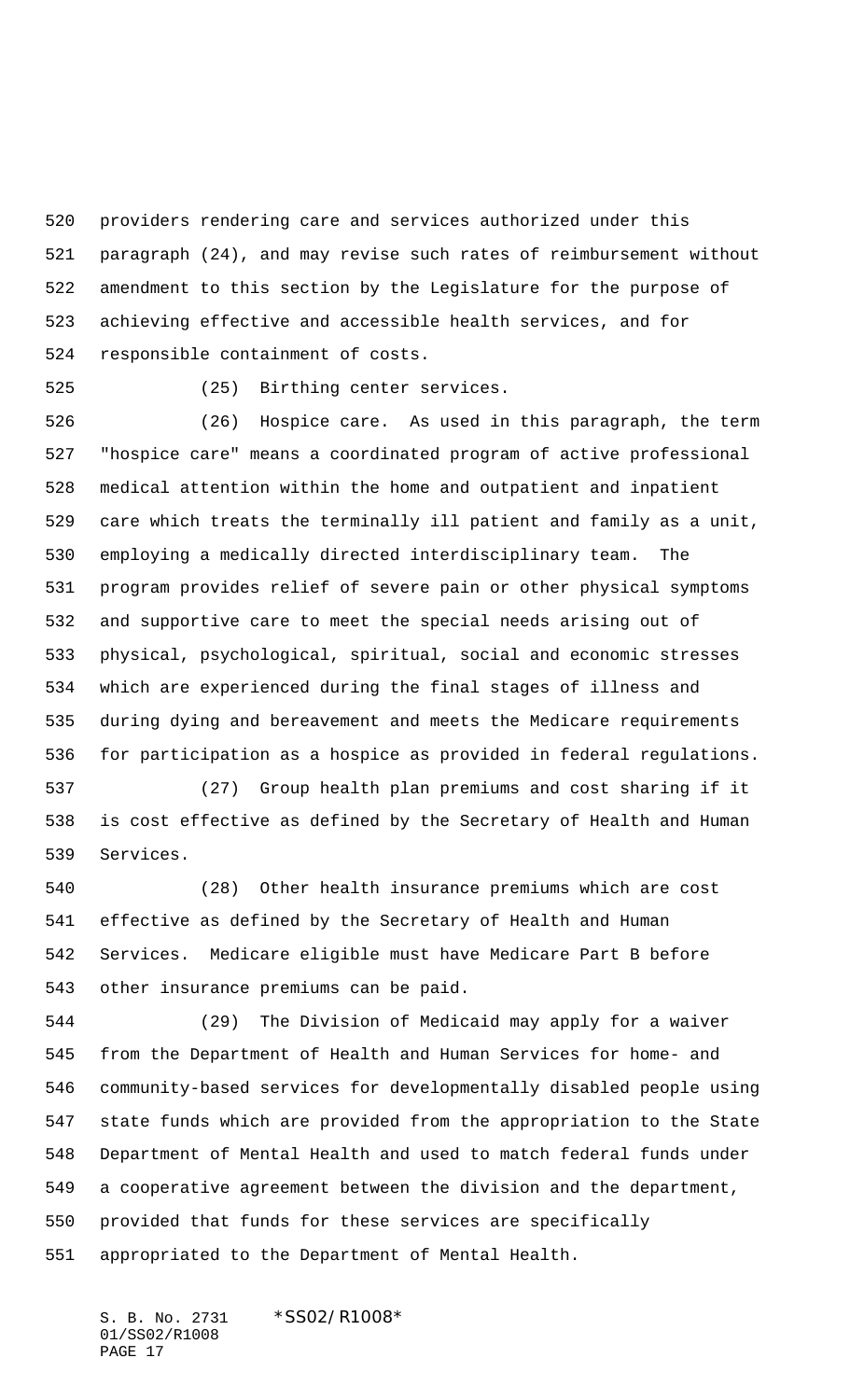(30) Pediatric skilled nursing services for eligible persons under twenty-one (21) years of age.

 (31) Targeted case management services for children with special needs, under waivers from the United States Department of Health and Human Services, using state funds that are provided from the appropriation to the Mississippi Department of Human Services and used to match federal funds under a cooperative agreement between the division and the department.

 (32) Care and services provided in Christian Science Sanatoria operated by or listed and certified by The First Church of Christ Scientist, Boston, Massachusetts, rendered in connection with treatment by prayer or spiritual means to the extent that such services are subject to reimbursement under Section 1903 of the Social Security Act.

(33) Podiatrist services.

 (34) The division shall make application to the United States Health Care Financing Administration for a waiver to develop a program of services to personal care and assisted living homes in Mississippi. This waiver shall be completed by December 1, 1999.

 (35) Services and activities authorized in Sections 43-27-101 and 43-27-103, using state funds that are provided from the appropriation to the State Department of Human Services and used to match federal funds under a cooperative agreement between the division and the department.

 (36) Nonemergency transportation services for Medicaid-eligible persons, to be provided by the Division of Medicaid. The division may contract with additional entities to administer nonemergency transportation services as it deems necessary. All providers shall have a valid driver's license, vehicle inspection sticker, valid vehicle license tags and a standard liability insurance policy covering the vehicle.

S. B. No. 2731 \*SS02/R1008\* 01/SS02/R1008 PAGE 18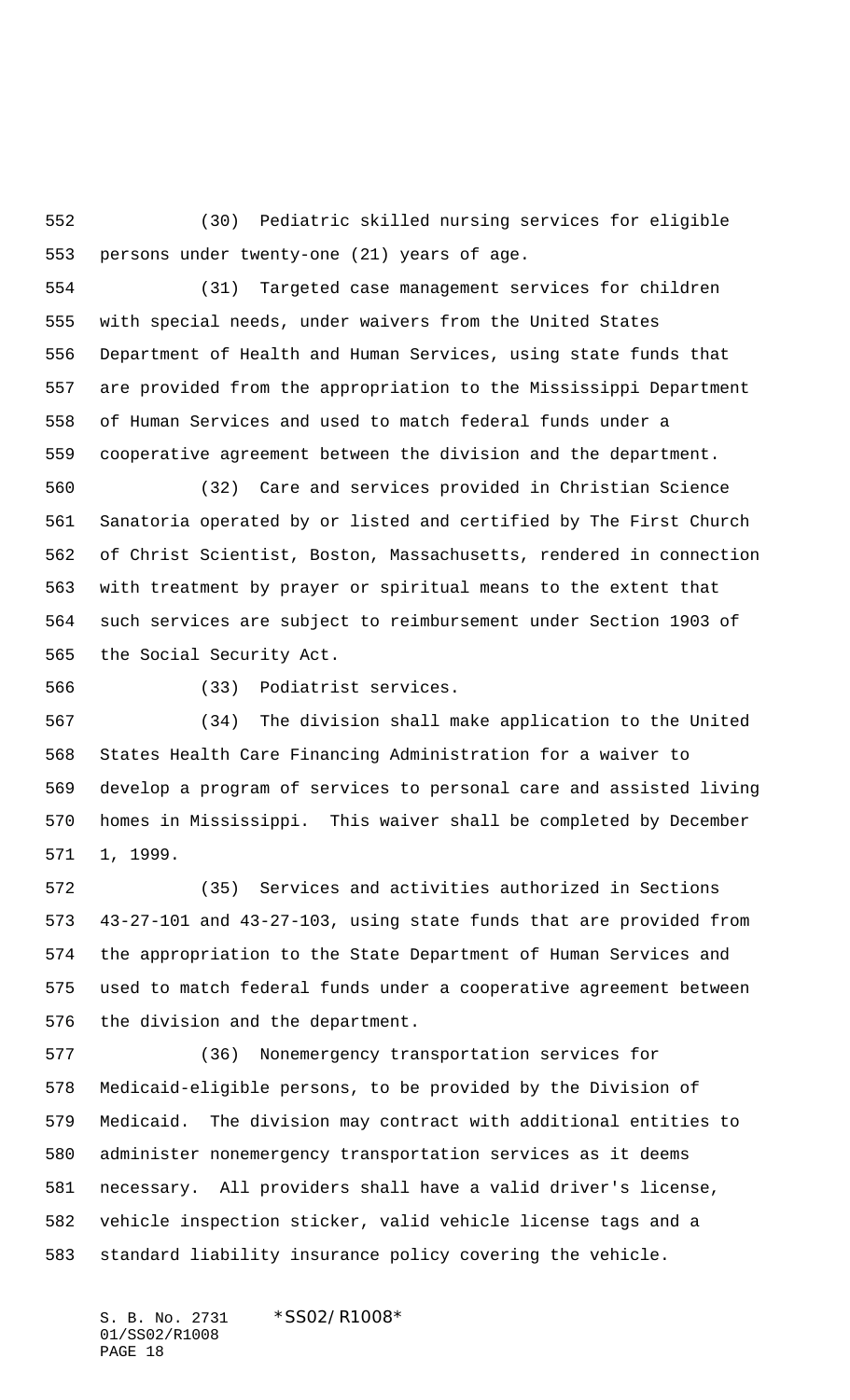(37) Targeted case management services for individuals with chronic diseases, with expanded eligibility to cover services to uninsured recipients, on a pilot program basis. This paragraph (37) shall be contingent upon continued receipt of special funds from the Health Care Financing Authority and private foundations who have granted funds for planning these services. No funding for these services shall be provided from state general funds.

 (38) Chiropractic services: a chiropractor's manual manipulation of the spine to correct a subluxation, if x-ray demonstrates that a subluxation exists and if the subluxation has resulted in a neuromusculoskeletal condition for which manipulation is appropriate treatment. Reimbursement for chiropractic services shall not exceed Seven Hundred Dollars (\$700.00) per year per recipient.

 (39) Dually eligible Medicare/Medicaid beneficiaries. The division shall pay the Medicare deductible and ten percent (10%) coinsurance amounts for services available under Medicare for the duration and scope of services otherwise available under the Medicaid program.

 (40) The division shall prepare an application for a waiver to provide prescription drug benefits to as many Mississippians as permitted under Title XIX of the Social Security Act.

 (41) Services provided by the State Department of Rehabilitation Services for the care and rehabilitation of persons with spinal cord injuries or traumatic brain injuries, as allowed under waivers from the United States Department of Health and Human Services, using up to seventy-five percent (75%) of the funds that are appropriated to the Department of Rehabilitation Services from the Spinal Cord and Head Injury Trust Fund established under Section 37-33-261 and used to match federal funds under a cooperative agreement between the division and the

department.

S. B. No. 2731 \*SS02/R1008\* 01/SS02/R1008 PAGE 19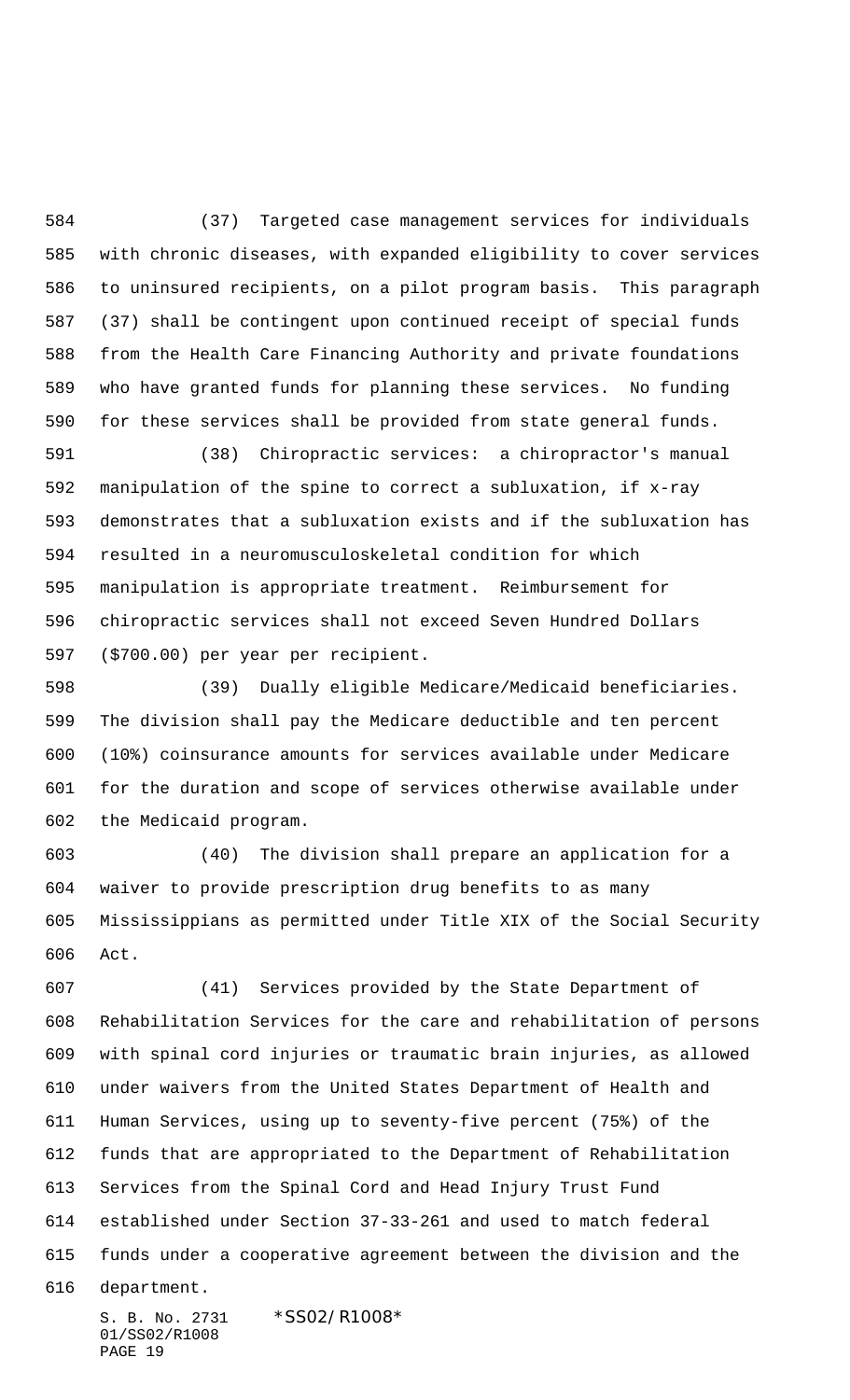(42) Notwithstanding any other provision in this article to the contrary, the division is hereby authorized to develop a population health management program for women and children health services through the age of two (2). This program is primarily for obstetrical care associated with low birth weight and pre-term babies. In order to effect cost savings, the division may develop a revised payment methodology which may include at-risk capitated payments.

 (43) The division shall provide reimbursement, according to a payment schedule developed by the division, for smoking cessation medications for pregnant women during their pregnancy and other Medicaid-eligible women who are of child-bearing age.

 Notwithstanding any provision of this article, except as authorized in the following paragraph and in Section 43-13-139, neither (a) the limitations on quantity or frequency of use of or the fees or charges for any of the care or services available to recipients under this section, nor (b) the payments or rates of reimbursement to providers rendering care or services authorized under this section to recipients, may be increased, decreased or otherwise changed from the levels in effect on July 1, 1999, unless such is authorized by an amendment to this section by the Legislature. However, the restriction in this paragraph shall not prevent the division from changing the payments or rates of reimbursement to providers without an amendment to this section whenever such changes are required by federal law or regulation, or whenever such changes are necessary to correct administrative errors or omissions in calculating such payments or rates of reimbursement.

S. B. No. 2731 \*SS02/R1008\* 01/SS02/R1008 PAGE 20 Notwithstanding any provision of this article, no new groups or categories of recipients and new types of care and services may be added without enabling legislation from the Mississippi Legislature, except that the division may authorize such changes